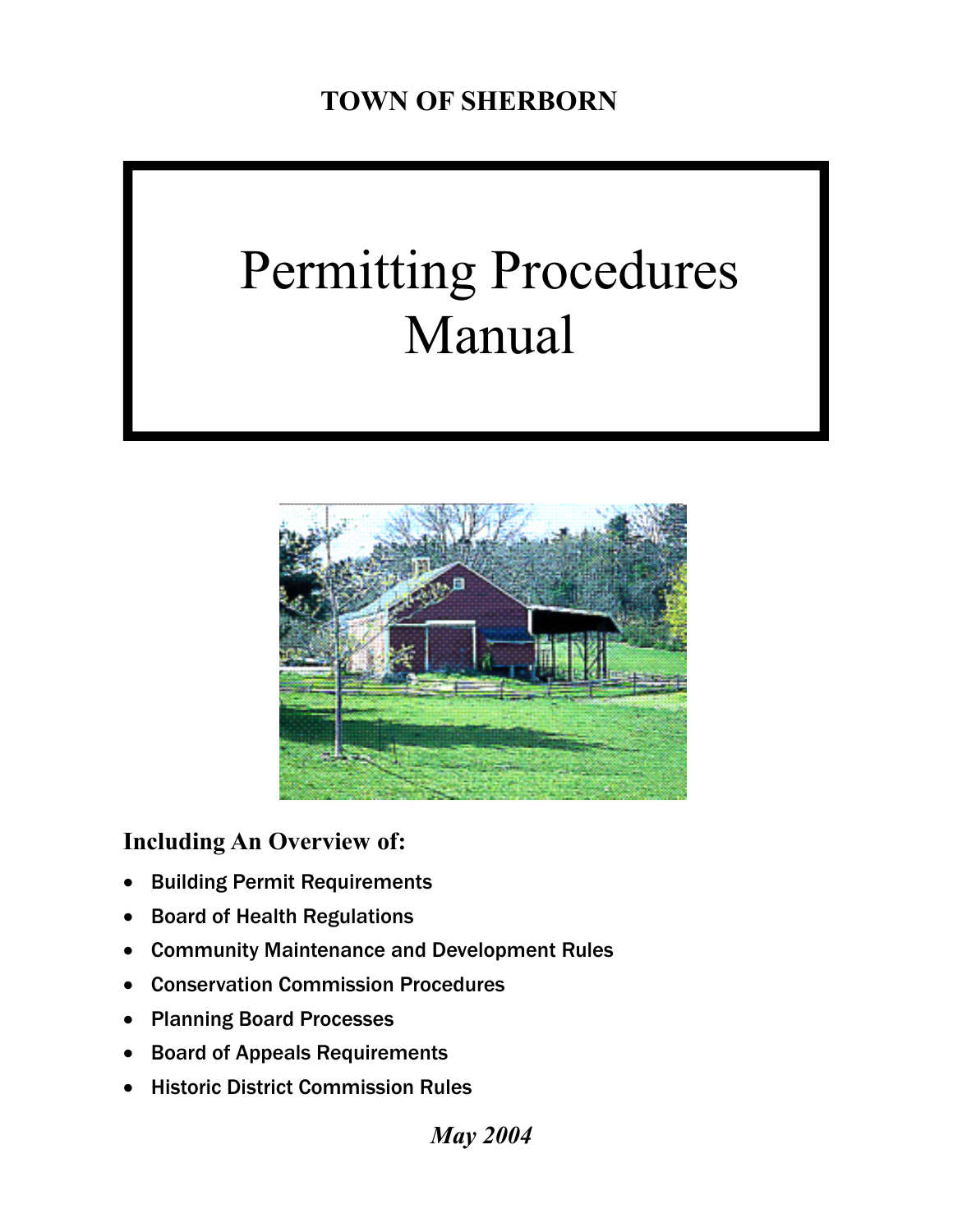### Purpose

In recognition of environmental concerns and the need to protect the health, welfare, safety and aesthetics of our community, Sherborn has adopted and implemented zoning bylaws, subdivision and site plan rules and regulations, health rules and regulations environmental and historic district regulations. The local rules and regulations are based on state laws which generally set parameters or minimums and then allow individual cities and towns the discretion to vary these to suit local conditions and objectives. One exception is the Building Code, which is the same throughout the State, but local governments are required to administer and enforce it. Some of the boards, commissions and departments charged with adopting and/or enforcing these rules and regulations are the Planning Board, Conservation Commission, Board of Health, Building Department, Community Maintenance and Development, Zoning Board of Appeals and Historic District Commission.

This Manual is intended to generally identify the procedures and processes which the Town of Sherborn uses to approve projects. It is an attempt to highlight the planning necessary, the permitting required and the options available to individuals and developers who wish to consider a project within the Town. Proper planning will increase the likelihood that your project and design will be accepted, and reduce the risk of having to make significant, expensive, and time-consuming changes. The goal and purpose of this Manual is to familiarize you with the processes and permits required to build or develop property (including new construction, additions, new or changed driveways, new or replacement septic systems, etc.) in the Town of Sherborn so that the timeline for project development can be understood and streamlined. It is not intended to replace the more specific rules and regulations that each Board, Commission or Department is charged with promulgating and enforcing.

**Notice** 

*It is extremely important that you become familiar with the bylaws and the rules and regulations pertinent to your building or development project at the outset.*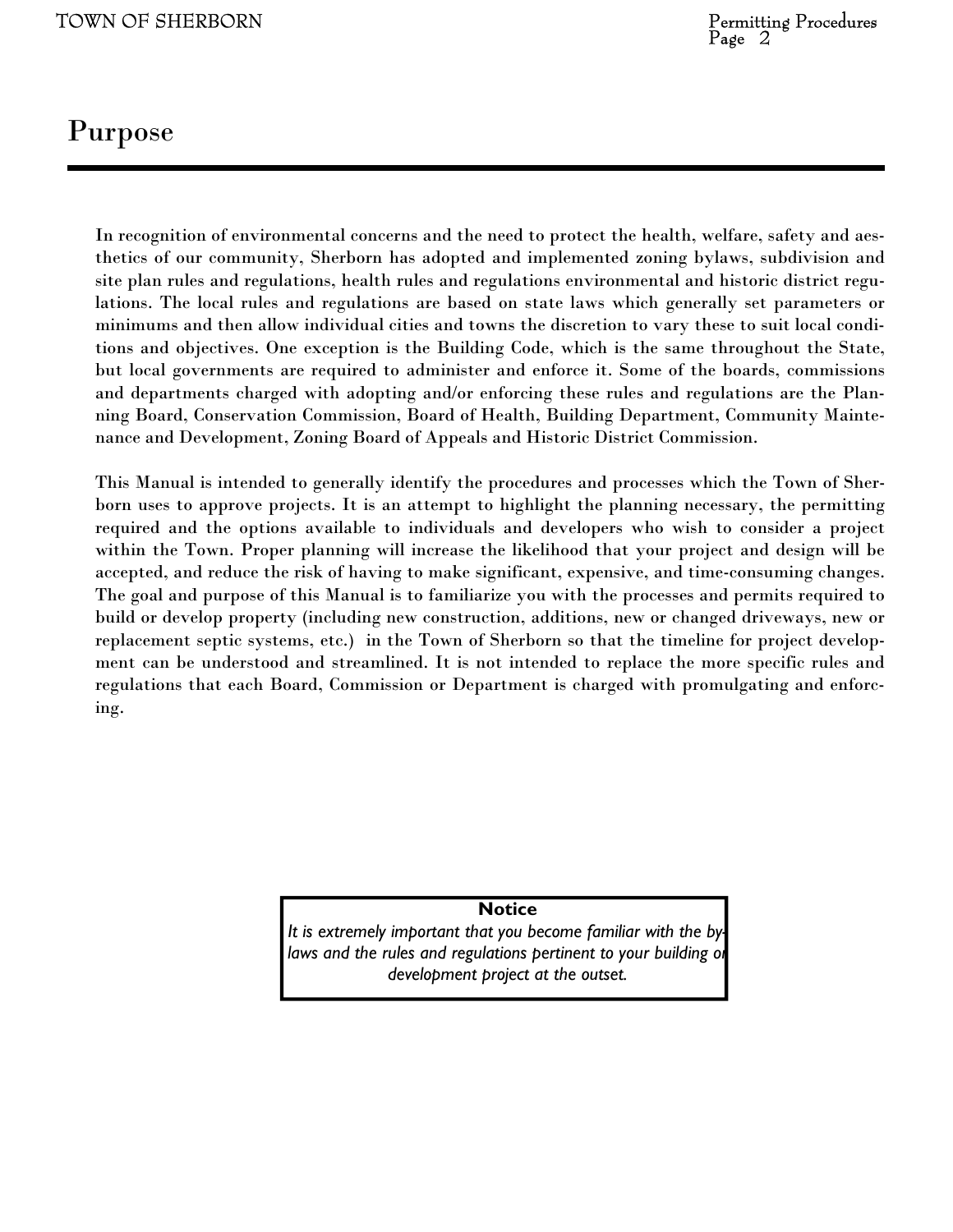# Table of Contents

| <b>Introduction/Initial Contacts</b>                    | $\overline{4}$  |
|---------------------------------------------------------|-----------------|
| Step One — Gather Information                           | $5\phantom{.0}$ |
| <b>Building Department</b>                              | 6               |
| <b>Planning Board</b>                                   | 7               |
| <b>Conservation Commission</b>                          | 8               |
| <b>Board of Health</b>                                  | 9               |
| <b>Board of Appeals</b>                                 | 10              |
| <b>Community Maintenance and Development</b>            | 11              |
| <b>Historic District Commission</b>                     | 12              |
| Step Two — Determine Permits/Approvals Needed           | 13              |
| List of Development-Related Town Permits (Table format) | 13              |
| <b>Step Three — Obtain Permits</b>                      | 15              |
| New House or Addition on Existing Lot (Flow Chart)      | 15              |
| New or Expanded Business or Change of Use (Flow Chart)  | 16              |
| <b>Resources</b>                                        | 17              |
| <b>Telephone Numbers</b>                                | 18              |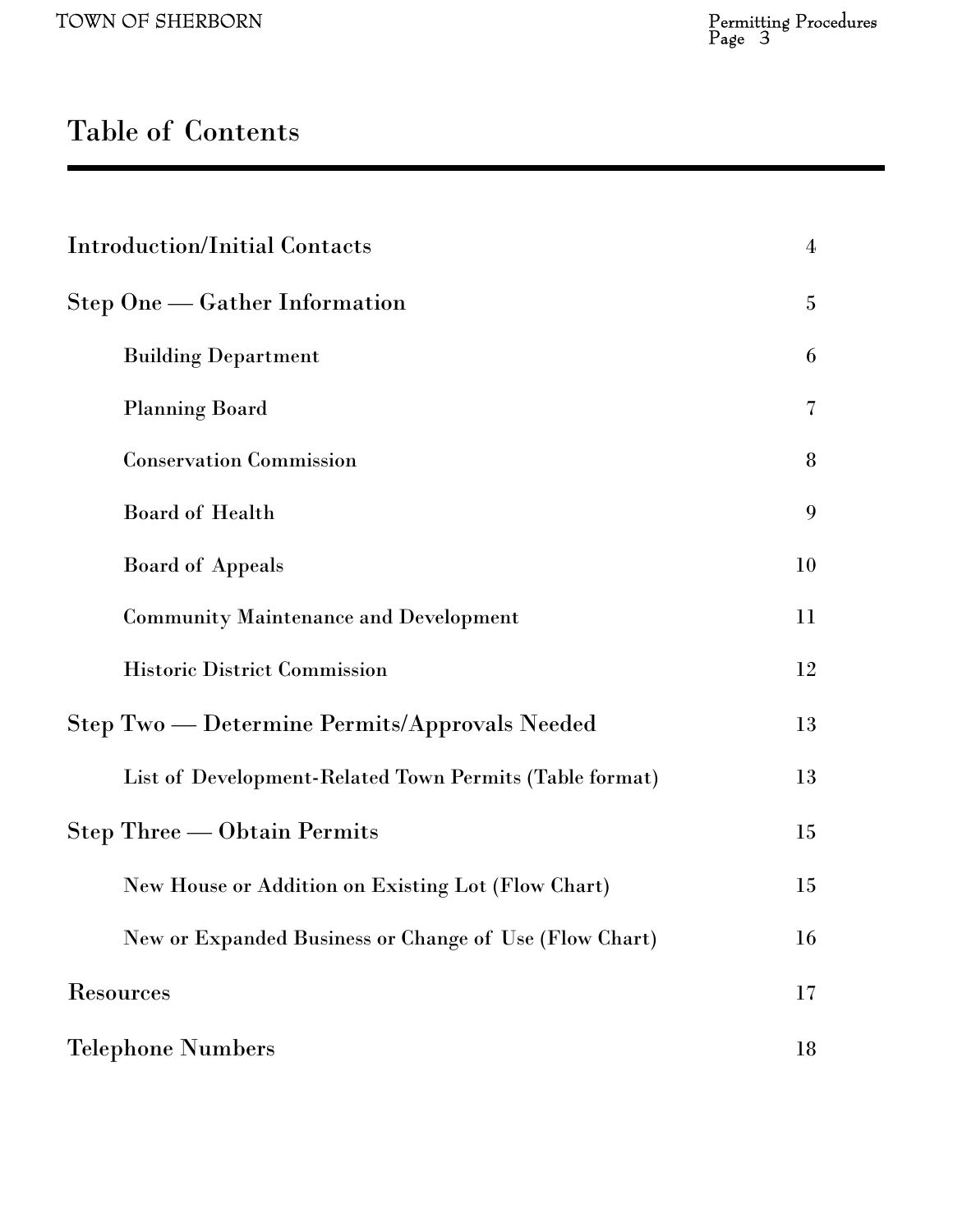### Introduction/Initial Contacts

In general, if your project involves a new building or addition on an existing lot, then the Building Department should be your first point of contact. If your project includes the subdivision of land, or a new or expanded commercial facility, you should contact the Planning Board office first. In most cases, one or more other Boards, Commissions or Departments, including Board of Health, Conservation Commission, Board of Appeals, Historic District Commission and/or Community Maintenance and Development will also need to be involved. If you wish to research the rules and regulations on your own prior to beginning the permitting process, documents that you may find useful include the Zoning Bylaws and Zoning Map, Planning Board Subdivision Rules and Regulations, Board of Health Regulations, the Wetlands Protection Bylaw and the Conservation Commission's Wetlands Regulations.

Some of the factors you will need to consider include the existing zoning (which regulates the allowed uses, locations of buildings and other matters); impacts on wetlands, floodplains or streams; water supply and waste disposal; parking and traffic impacts; drainage and lighting. There are also requirements for minimizing temporary impacts during construction. This Manual offers a general understanding of these factors as well as the processes and procedures you need to follow and the boards, commissions or departments responsible for each. It is not meant to replace the official (and more detailed) documents mentioned above.

If you are not sure if the work you are planning requires any kind of permit, it is better to check with Town Hall first. The following list presents some, but not all, of the activities which require one or more permits or approvals from a Town Board, Commission or Department:

*New Houses Tennis courts/Swimming pools Subdividing land Additions Tents Establishing a business Decks New roofs Changing a business use Porches* New driveways *Altering a business property Garages New/replacement wells Removing trees or altering a Barns New/replacement septic systems stone wall within a scenic road Sheds Wood Stoves/fireplaces right-of-way Demolitions Structural changes* 

#### **Presubmission Discussions**

*Presubmission discussions with Town Boards and/or their staffs are strongly encouraged. Delays and costly design changes in your project can often be avoided by discussing it with the appropriate entities in advance of doing any work or applying for permits.*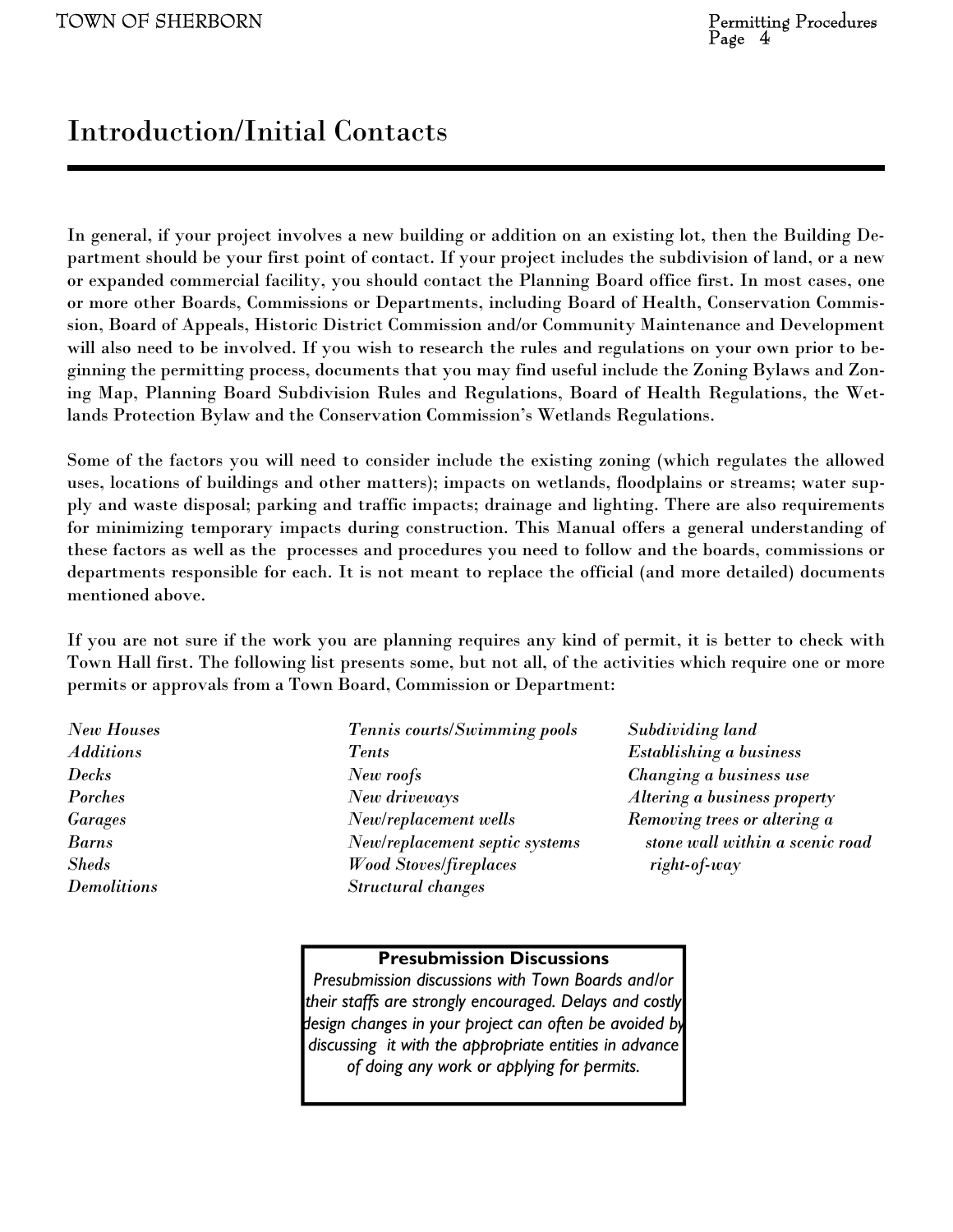#### **Step One — Gather Information**

The Town of Sherborn strongly encourages and welcomes pre-submission reviews for any and all projects. The amount of detail you need varies according to the nature of the project and the types of permits you will need. You may consult with the appropriate boards, commissions or departments to determine the level of detail that will be expected. At a minimum, your plans should show a rough layout and access to the lot as well as any likely wetlands, streams or flood plains that may be impacted, if available. Obtaining and reviewing the relevant rules and regulations from the pertinent boards, commissions or departments can significantly expedite the development process. At this point, it is not necessary to have a survey or engineered plans. You will receive guidance on the type of information and the level of detail required for your project.

When you know the location and approximate size of your building or development project and the uses contemplated, you should initiate contact with either the Building Department or Planning Board as noted above. Either of these will be able to direct you to the appropriate people in the Board of Health, Conservation Commission, Planning Board, Board of Appeals, Historic District Commission, Community Maintenance and Development, Police Department, or Fire Department as necessary. These Town agencies can tell you if your project seems feasible or what changes you should consider. They will also tell you which permits you are likely to need, roughly how long it will take to get them and whether public hearings will be required. A brief discussion of the roles of each of the major boards, commissions and departments appears on the following pages.

#### **Helpful Hint**

*To the extent feasible, you should try to determine which permits or processes may be done concurrently and which must be done consecutively. For example, if you are planning an addition that requires a new septic system, you will need a wetlands determination for each. Be sure to request that ALL ASPECTS of your project are included in any wetlands determination.*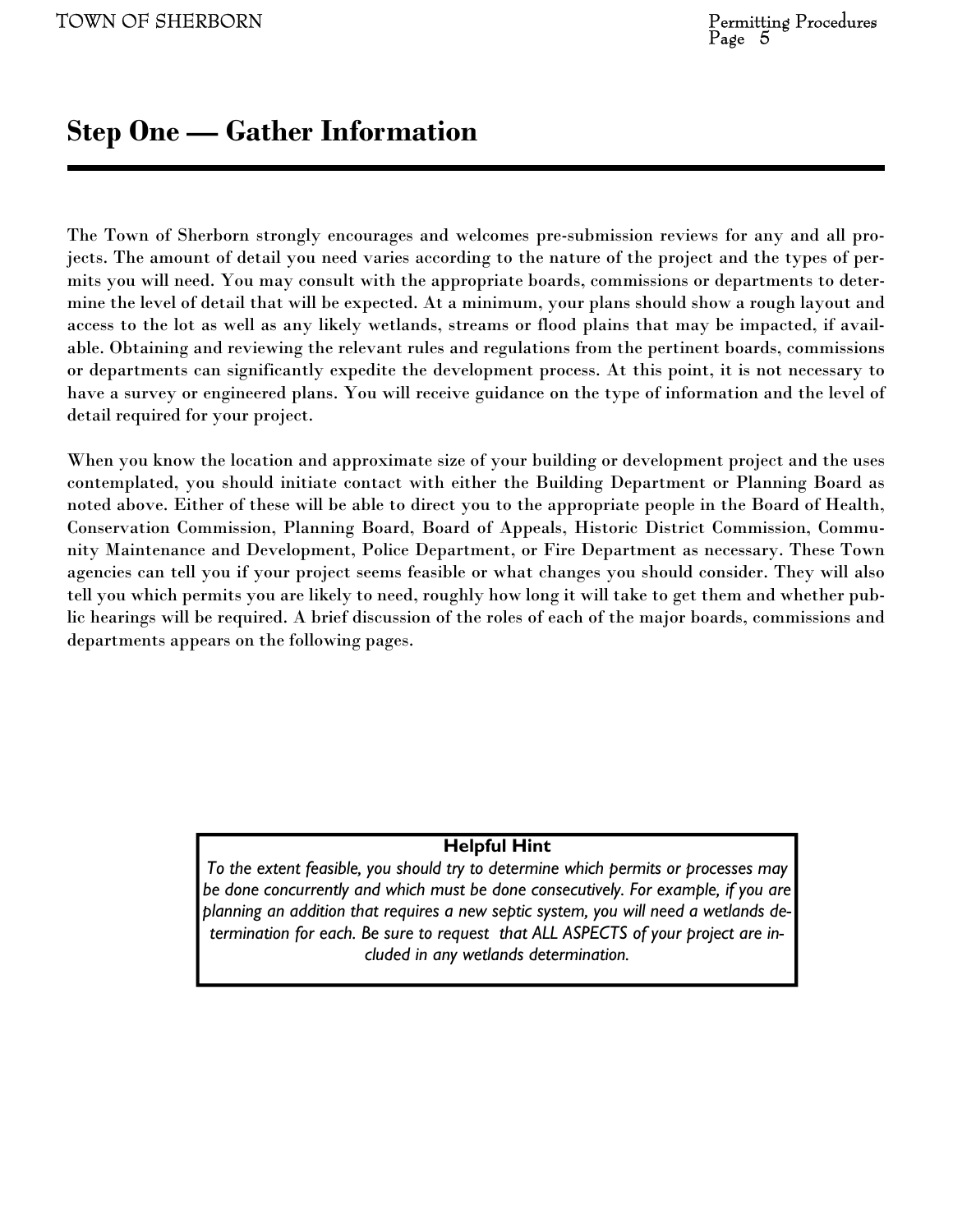### Building Department

The Building Department enforces the Sherborn Zoning By-law and the State Building Code. It also issues building, occupancy and sign permits. In your discussions with the Building Commissioner you will want to identify what Zoning standards apply (such as allowed uses, minimum lot size and building setbacks), and obtain a flood plain determination. If your present or proposed use, lot or building does not conform with Zoning, you may need a finding, special permit or variance from the Zoning Board of Appeals. Under State law, specific criteria must be met in order for the Zoning Board of Appeals to grant a variance. The Building Commissioner can also provide guidance as to other departments, Boards or Commissions from which you may need permits or assistance.

As stated below, virtually all work performed on a structure, except minor non-structural repairs, requires a permit. This includes new structures or additions, bath and kitchen remodeling, reroofing, swimming pools, tennis courts, other fenced courts, etc. Items that do not require a permit include: (a) Accessory buildings such as a tool shed or playhouse with a floor area of less than  $120 \text{ ft}^2$ ; (b) greenhouses covered exclusively with plastic film; (c) fences six feet in height or less, and retaining walls retaining less than 4 feet of unbalanced fill (and which the building inspector believes does not pose a public safety threat); and (d) ordinary repairs (such as replacing or repairing trim, siding, gutters or an occasional roof shingle. "Ordinary repairs" does **NOT** include the cutting away of any wall, partition, roof or portion thereof; the removal or cutting of any structural beam, column or other load-bearing support; the removal or change of any required means of egress, or rearranging the parts of a structure affecting egress requirements; alteration of, replacement or relocation of any standpipe, water supply, mechanical system, fire protection system, or energy conservation system; or any other work that affects public health or general safety.

In order to obtain a building permit, you must file an Application Form that is filled out **completely. [Note: For a new building or addition, the Zoning Bylaw requires that you obtain Board of Health and Conservation Commission approval PRIOR to applying for a building permit. Renovations also require Board of Health approval prior to applying for a building permit]** You also must submit plans or sketches of the project (the level of detail depends on the scale of the project), a plot plan indicating the proposed location of new structures or additions, and signed release forms from other boards as required for the specific project. The Appendix includes a copy of the Control Form that indicates the sign-offs that may be needed. Work must commence within six months or the permit expires. If you are unable to begin within six months, the Building Commissioner may grant an extension for six months upon written request by you, provided that no Zoning or Building Code changes affecting your project have been adopted. In no case will permit fees be returned due to work not beginning within the required period.

#### **State Building Code:**

*"It shall be unlawful to construct, alter, repair, remove or demolish a structure; or to change the use or occupancy of a building or structure; or to install any equipment for which provision is made or the installation of which is regulated by the State Building Code without first filing written application with the building official and obtaining the required permit."*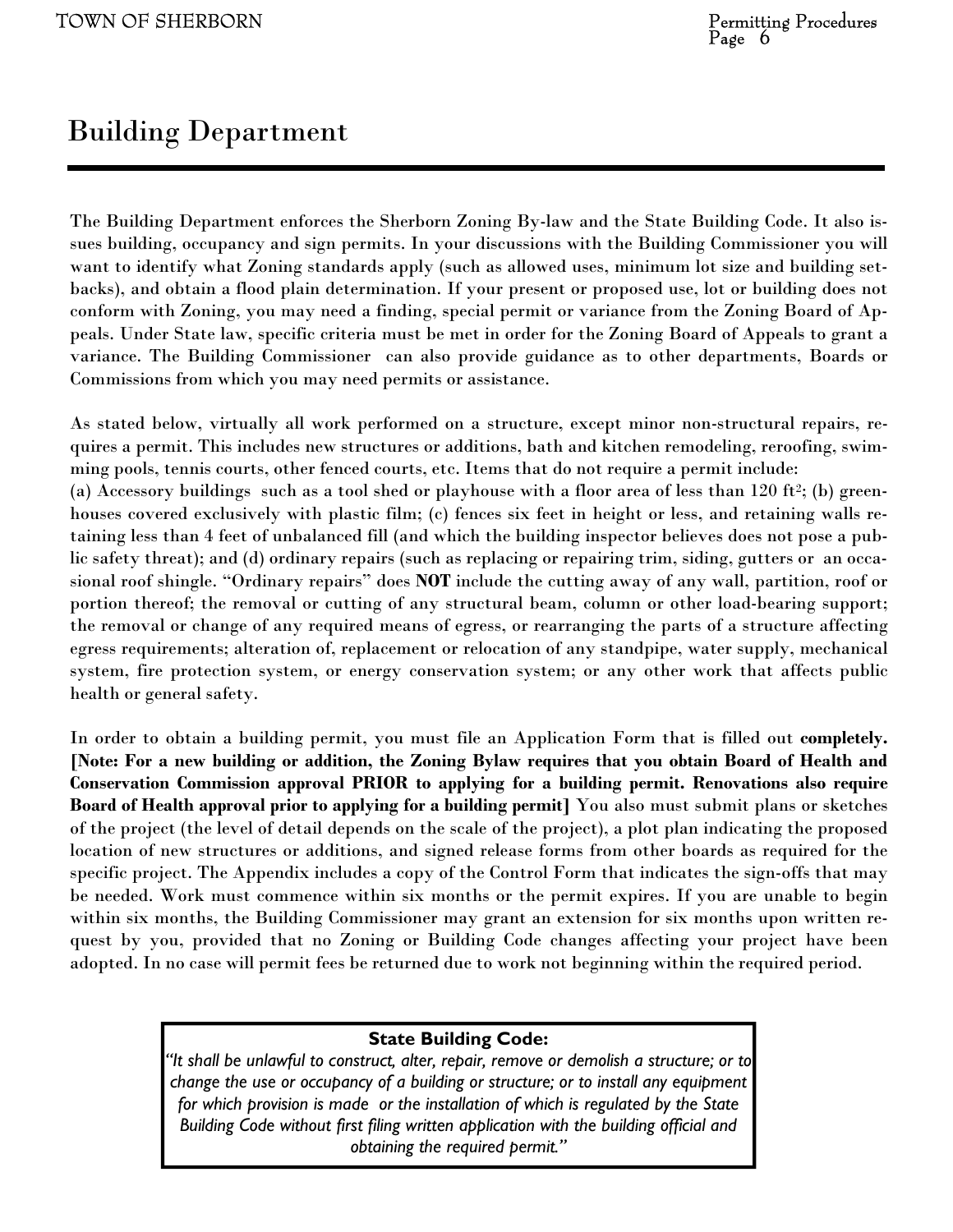### Planning Board

The Planning Board's role in development is to review and approve the subdivision of land, site plans, certain special permits, and the removal or alteration of trees and stone walls within the Town rightof-way along designated Scenic Roads. The Planning Board is governed by local, state and federal statutes regulating the development of land. It therefore must ensure that each project meets the spirit and intent of the local Zoning By-laws and Rules and Regulations of the Sherborn Planning Board as well as state and federal law, and the town's General Plan. As previously mentioned, the Planning Board strongly recommends pre-submission review for guidance on any project that you may want to develop in Sherborn. There is no fee for this service nor is there a limit on how many times you may appear before the Board for such pre-submission reviews.

Once a project is formally submitted to the Planning Board, there is an application fee and possibly a review fee that must be paid by the applicant if the Planning Board needs to retain an engineering firm, landscape architect or other consultant to advise it on traffic, drainage issues, construction standards and designs, and any other engineering-related or technical matters. Applicants are also responsible for legal advertising costs, recording fees, and possibly other incidental costs.

There are generally two methods by which land can be divided. One method is known as an Approval Not Required (ANR) plan. This applies to plans that simply adjust lot lines between abutting properties through sale or exchange or creating new building lots on an existing street if the lots have sufficient area and frontage and have adequate access. This is a simple process that does not require a public hearing and must be completed within 21 days of submittal. The other method is the process required under the subdivision control law. It is a formal procedure requiring public hearings and abutter notifications. This process is required if the project includes the construction of new streets as well as new building lots. It requires a careful analysis of construction standards, traffic patterns, drainage, etc. Any action that requires changing lot lines, under either process, requires a plan that must be prepared by a professional surveyor and/or engineer and signed by the Planning Board. Of course, the subdivision process requires much more detailed information on many plan sheets while the ANR process requires only a single sheet.

Site plans are required for new or expanding businesses or changes of use within a business district. The site plan must address issues such as traffic and parking, drainage, landscaping, lighting, etc. Certain properties qualify for a Planned Unit Development. This special permit process is a bit like a more intense version, and substitute for, site plan review.

The Planning Board also acts as the special permit granting authority for wireless communications facilities, elderly and affordable housing, reduced street frontage (back lots) and accessory parking/ storage of automobiles. As mentioned above, it also administers the Scenic Road Act.

> *The Town Planner is available to discuss any development plans and provide guidance regarding the process before you apply.*

#### **Town Planner**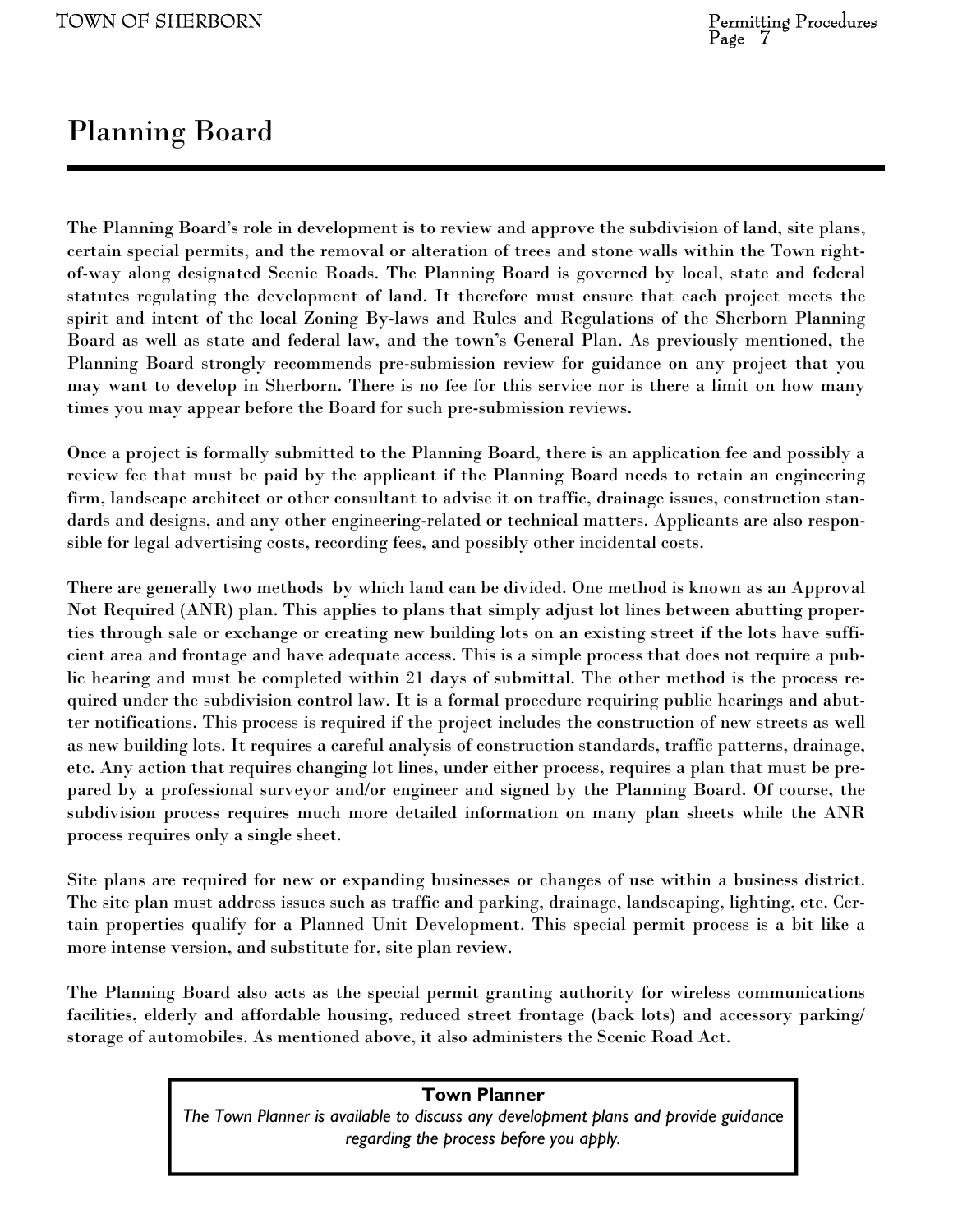### Conservation Commission

The Conservation Commission administers the Massachusetts Wetlands Protection Act and Rivers Protection Act as well as the Sherborn Wetlands Bylaw and the Sherborn Wetlands Regulations . . The Conservation Agent of the Conservation Commission has information on obtaining local, state or federal environmental permits. Any work within 100 feet of a wetland, including clearing, filling, grading, building or altering broadly defined may require a permit. Any work within 200 feet of a river or perennial stream also requires review by the Conservation Commission. Vernal pools are also within the jurisdiction of the Conservation Commission.

The Commission's mission is to protect public interest including public and private water supplies, ground water, flora and fauna and their habitat, and areas for passive recreation. It also endeavors to prevent or reduce flooding, and prevent erosion and pollution. It does this by overseeing any activity that may alter a resource area or its buffer zone. Resource areas include any bank, fresh water wetland, beach, marsh, wet meadow, bog, swamp, estuary, creek, river, stream, pond, lake, or vernal pool or any land under said waters. They also include bordering land subject to flooding (consisting of the 100-year flood plain) and isolated land subject to flooding.

The first step in any project that includes a new building, addition, septic system, well, driveway, demolition, swimming pool, tennis court, paddock, regrading, land clearing, etc. is to apply for a "Request for Determination of Applicability." This will determine whether there is a resource area that will be affected by your project and whether or not you need to submit a "Notice of Intent" to the Conservation Commission. After submission of a "Notice of Intent," a public hearing is held and a site visit is made. The Commission then issues a permit called an "Order of Conditions" that, as the name applies, specifies protective and mitigating measures that must be done along with the proposed work

#### **Work in the Buffer Zone**

*The first 50 feet outward from the edge of a resource area is considered a no alteration zone, and generally no work is allowed within this area. Work may be allowed in the area that is 50 to 100 feet out from the resource area, usually with conditions requiring erosion control and other measures designed to protect the res*ource.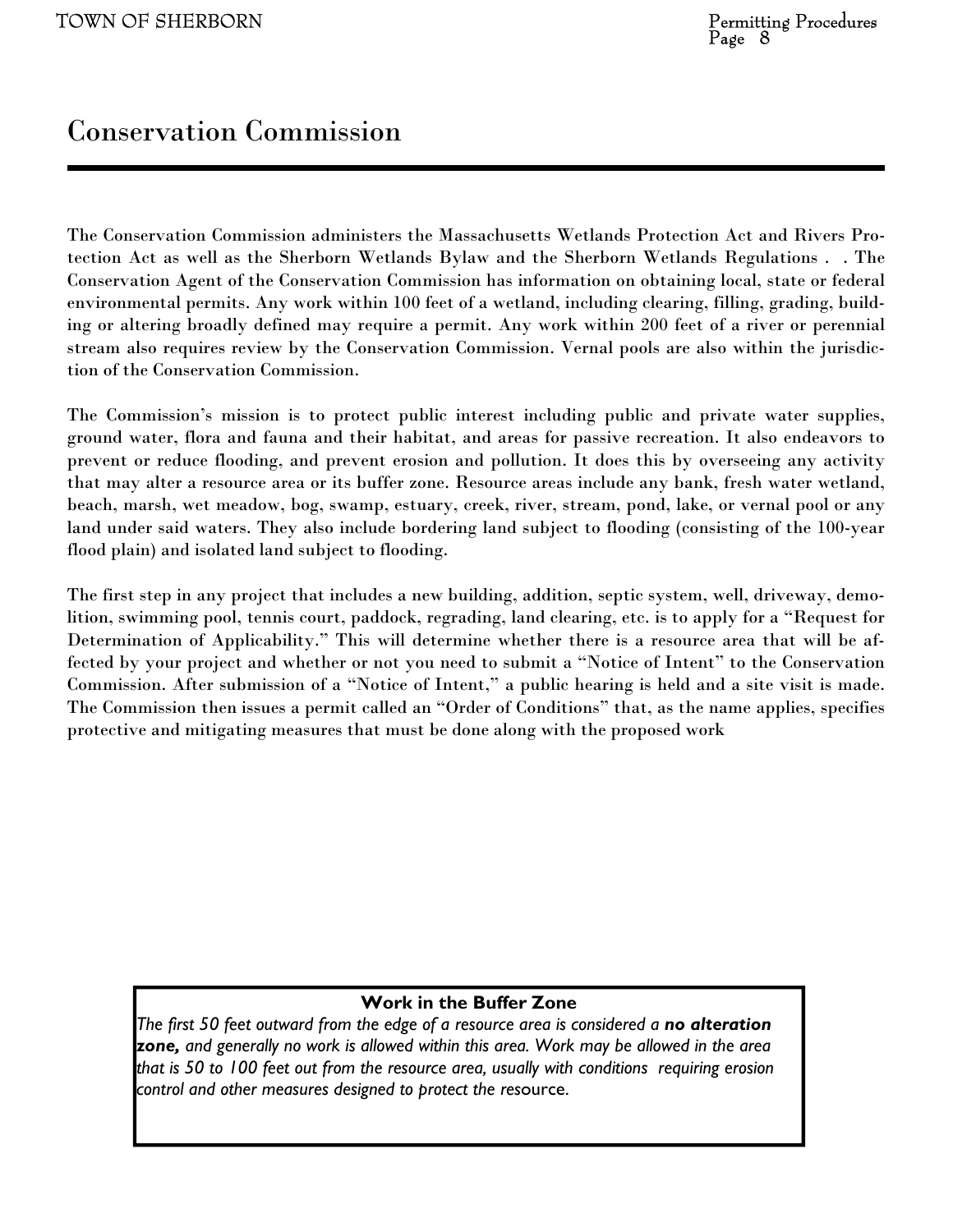### Board of Health

It is important to obtain Board of Health regulations applicable to your project very early in the design phase of development. The Board of Health and its Agent enforce the state and local health and environmental codes. Among the many permits and certificates the Board of Health issues are those for wells and septic systems, swimming pools, drainage and other groundwater issues, and food and beverage permits for eating establishments.

Sherborn does not have a municipal sewer or water system. Thus, any project needs an approved sanitary system for wastewater disposal, and a well to supply water. The Board of Health reviews and approves plans for septic systems or any other wastewater disposal method. The septic system design is a very critical component for any project. You are required to have an approved septic design before undertaking any development.

For new buildings, an approved septic system and well are necessary before a building permit can be issued. The first step is to determine if the soil is suitable for a septic system. This is done by a percolation test (or "perc" test) to evaluate the rate at which water seeps into the ground. A second test, called a deep hole test, is to determine the groundwater level. If the groundwater level is too high, a septic system cannot be located on the lot. Perc tests must be performed by an engineer and witnessed by the Health Agent. Perc tests can be scheduled from November 1 through June 30, and deep hole tests can be scheduled from November 1 through April 30 of each year (applications for each are due by April 1). Septic systems serving new construction must meet the strict requirements of the local Board of Health regulations, in addition to the requirements of Title 5 (the State Environmental Code).

For additions, the Board of Health must determine whether the septic system can accommodate any additional flow that may be generated. If not, a new system may be required. In the case of failed systems serving an existing house, the Board will generally approve waivers from its regulations as long as the regulations are met to the maximum extent feasible.

Since everyone in Sherborn is dependent on ground water for their domestic water supply, it is essential that this resource be protected rigorously. The Board of Health staff is available to explain the types of permits you may need and the procedures in obtaining them.

#### **Bedroom Count**

*The number of bedrooms allowed in a house is determined by the capacity of the septic system. This may mean that a house cannot be expanded unless the septic system is replaced with one with a higher capacity. If the soils on a lot do not permit a larger system, it may not be possible to expand a house..*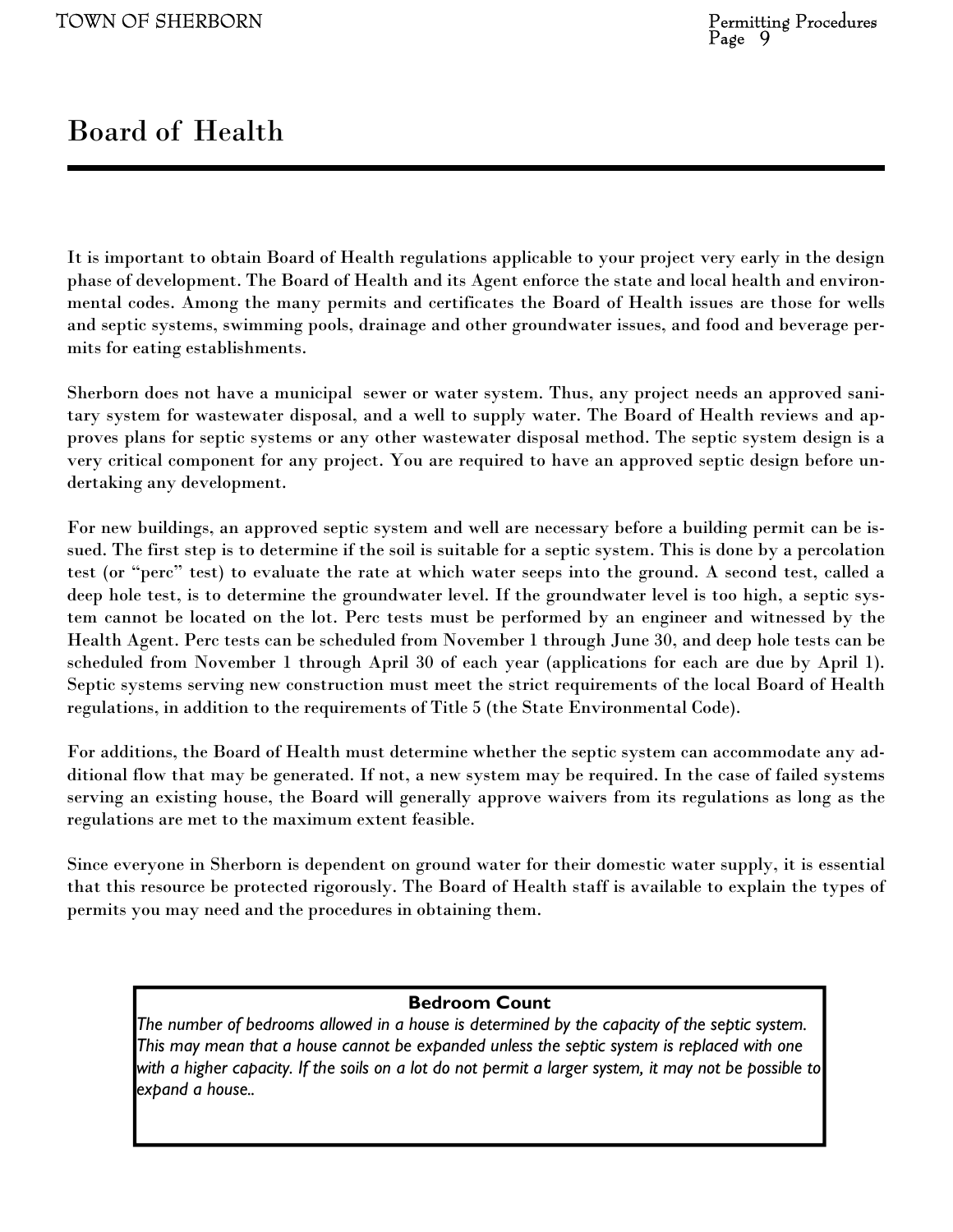### Board of Appeals

Like most rules, there are sometimes circumstances where the literal application or enforcement of the Zoning Bylaw creates a hardship or otherwise may be considered "unfair." There are provisions that allow deviations from the Zoning Bylaw. Such deviations are known as variances and special permits.

The Board of Appeals is charged with deciding when a variance is warranted. Under State law, before a variance can be granted, the Board of Appeals must find that "circumstances relating to the soil conditions, shape, or topography of such land or structures and especially affecting such land or structures but not affecting generally the zoning district in which it is located, a literal enforcement of the provisions of the ordinance or by-law would involve substantial hardship, financial or otherwise, to the applicant or petitioner, and that relief may be granted without substantial detriment to the public good and without nullifying or substantially derogating from the intent or purpose of such ordinance or bylaw." This is a stringent standard, and it is generally up to the applicant to document that his situation meets these requirements.

Another type of exception is called a special permit. Special permits differ from variances in that they are expressly authorized in the bylaw and the conditions under which they can be granted are specified. The Board of Appeals is responsible for special permits for businesses in the business districts, commercial stables, and for such uses as home or professional occupations and accessory apartments in the residential districts. Other special permits, including those for common driveways, Planned Unit Developments, Open Space Subdivisions, reduced street frontage, multidwellings, and wireless communications facilities, are under the jurisdiction of the Planning Board.

Both variances and special permits require notification of abutters and a public hearing.

#### **Variances**

*Variances require that soil conditions, or the shape or topography of the individual lot present a hardship to the applicant if the Zoning Bylaw is applied strictly.. In addition, granting the variance must still reflect the intent of the bylaw and not be detrimental to the public good.*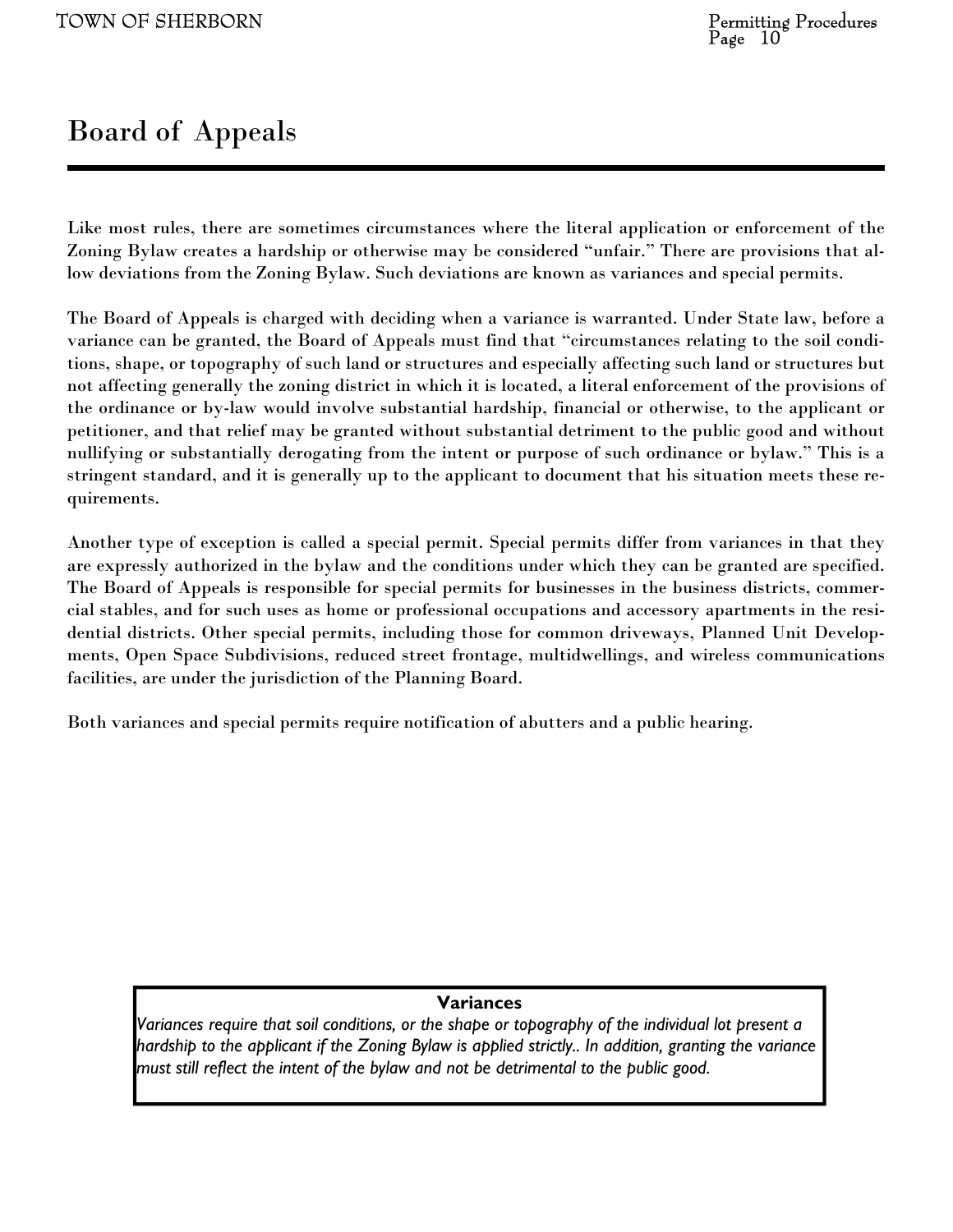### Community Maintenance and Development

The Community Maintenance and Development (CMD) Department is responsible for maintaining the Town's roads and sidewalks (including plowing), fields and playgrounds, and Farm Pond Beach. The Department is also responsible for issuing permits for curb cuts onto Town roads. Therefore, if a new driveway is planned or if a driveway entrance is to be relocated, a curb cut permit from CMD is necessary.

The most important aspect of a new driveway entrance is safety. Upon application for a new curb cut, CMD will visit the site and determine whether the site distance is adequate and/or the best possible location available on the site. It will also determine whether the driveway is located on a scenic road and whether a stone wall or trees greater than 1 1/2" in diameter will be affected by the new curb cut. If so, the applicant will be advised that a Scenic Road hearing is necessary, and that an application for one must be submitted to the Planning Board. If it not on a Scenic Road, but a public shade tree is affected, then a hearing must be held before the Tree Warden.

#### **Scenic Road Hearings**

*Any work within the Town right-of-way on a scenic road that affects a stone wall or a tree with a diameter greater than 1 1/2" requires a public hearing before the Planning Board (if stone wall only) or a joint hearing before the Planning Board and Tree Warden (if trees are involved) Most of the main roads in Town, with the exception of Routes 16, 27 and 115, are designated scenic roads..*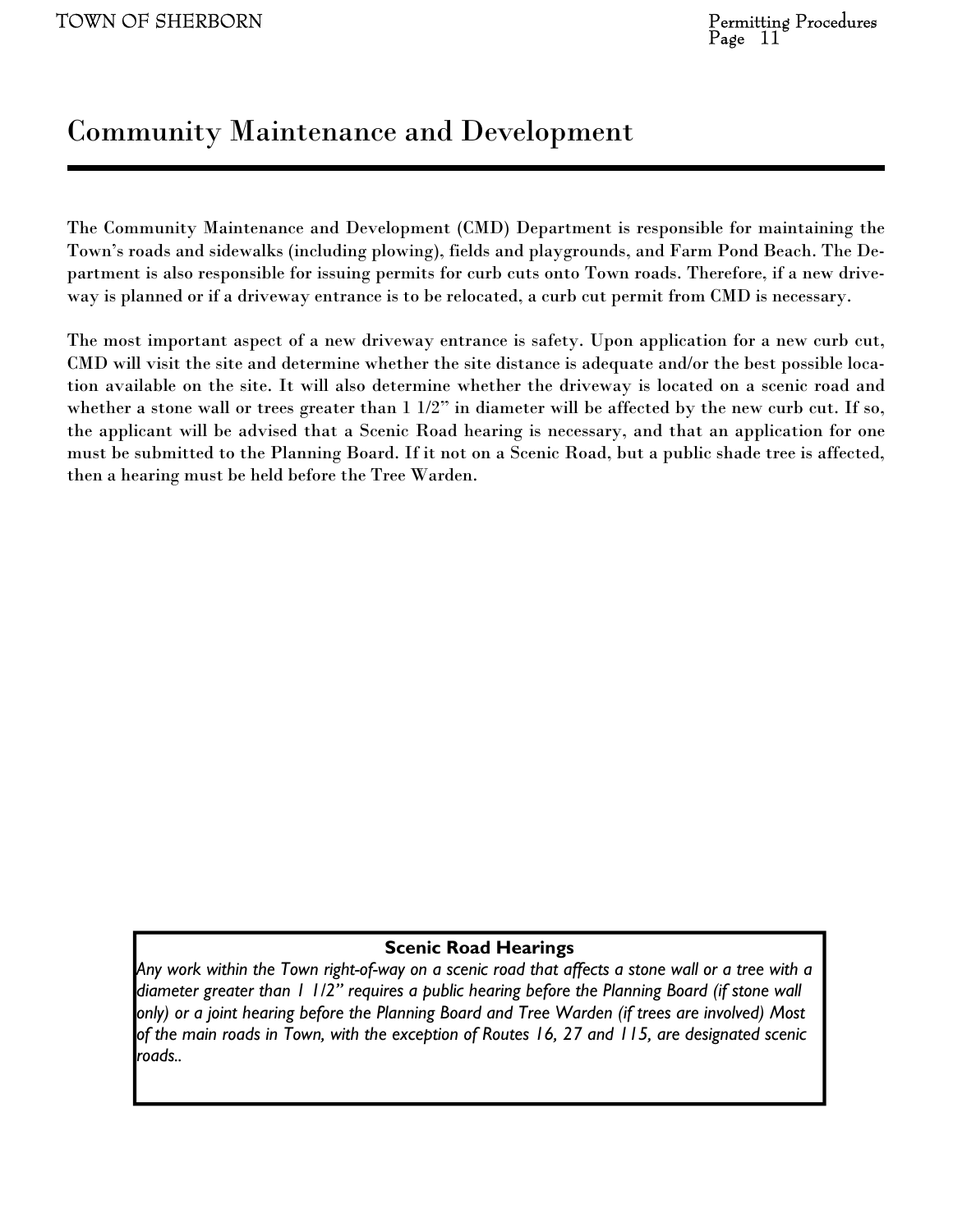### Historic District Commission

The Sherborn Center Historic District extends roughly along South Main Street from Farm Road to Zion's Lane, and on Washington Street from the Split nearly to Sawin Street. It includes all the properties between Washington, South Main, and Sanger Streets, and all the properties between Sanger, Sawin and Washington except for the one at the Washington-Sawin intersection.

The Zoning Bylaw requires that no building or structure within the Historic District shall be constructed or altered in any way that affects exterior architectural features unless the Historic District Commission shall first have issued a Certificate of Appropriateness, a Certificate of Non-Applicability, or a Certificate of Hardship with respect to such construction or alteration. No building permit for such work may be issued unless the Historic District Commission has one of the three Certificates, unless the work is for certain exempt items as listed in the Zoning Bylaw.

The Commission requires a submission of plans to them. A public hearing will be held on the application, prior to a determination.

#### **Edward's Plain/Dowse's Corner Historic District**

*The Edward's Plains/Dowse's Corner Historic District extends approximately along North main Street from Powderhouse lane to Everett Street. It is a National Register district but properties within it are not subject to review by the Historic District Commission.*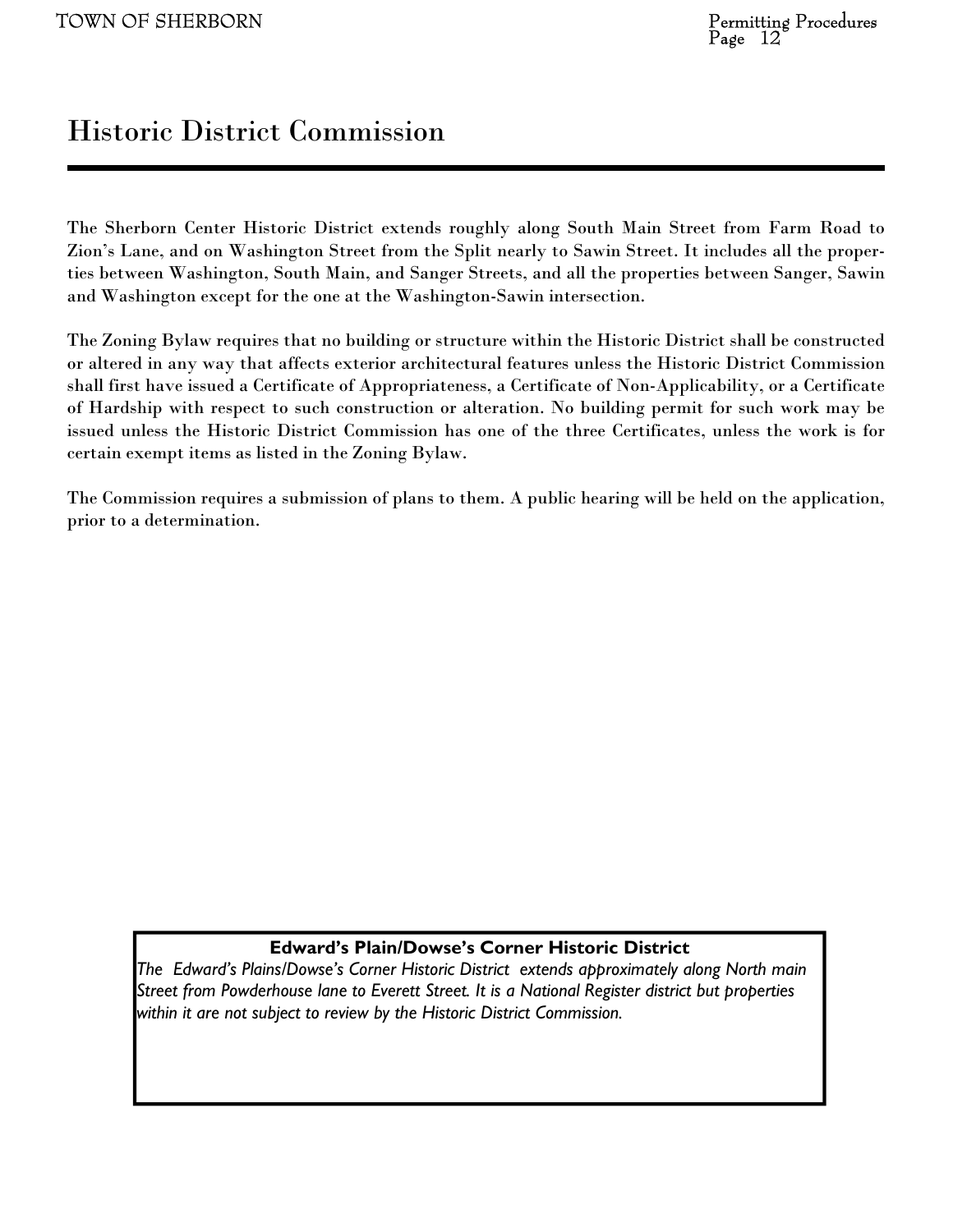# Step Two — Determine Permits/Approvals Needed

The following is a list and description of the various types of permits and approvals that are issued by the Town and the types of projects that they apply to. The list is meant to be illustrative only. You may need a ruling from the applicable board or commission to determine exactly which permits you need.

| Agency                                          | Permit/Approval                             | Needed For                                                                                                          | Comments                                                                                                                                                                                                      |  |
|-------------------------------------------------|---------------------------------------------|---------------------------------------------------------------------------------------------------------------------|---------------------------------------------------------------------------------------------------------------------------------------------------------------------------------------------------------------|--|
| <b>Board of Appeals</b>                         | Special Permits in resi-<br>dence districts | Certain non-residential<br>uses that are not prohib-<br>ited in residence districts                                 | See Section 3.2 of the Zoning<br><b>Bylaws</b>                                                                                                                                                                |  |
|                                                 | <b>Business</b> use                         | Most business uses in a<br>business district                                                                        | A site plan review by Planning<br>Board is required prior to apply-<br>ing for the use permit.                                                                                                                |  |
|                                                 | Sign                                        | All signs except certain<br>exempt ones                                                                             | See Section 5.2 of the Zoning<br><b>Bylaw</b>                                                                                                                                                                 |  |
| <b>Board of Health</b>                          | Wells                                       | Any new well                                                                                                        |                                                                                                                                                                                                               |  |
|                                                 | Septic Systems                              | New or repaired systems                                                                                             |                                                                                                                                                                                                               |  |
|                                                 | Percolation and deep<br>hole tests          | Septic system applica-<br>tion submittals                                                                           | Maximum allowable perc rate is<br>20 minutes per inch                                                                                                                                                         |  |
|                                                 | Food Establishment Per-<br>mits             | Operation of any busi-<br>ness selling food                                                                         | Annual water test required                                                                                                                                                                                    |  |
| <b>Building Department</b>                      | <b>Building permits</b>                     | Any building or struc-<br>ture, including additions,<br>plus wood burning<br>stoves and certain other<br>facilities | Structures less than 120 square<br>feet in area and not permanently<br>attached to the ground are exempt<br>An approved site plan is required<br>prior to a building permit for new<br>or expanded businesses |  |
|                                                 | Plumbing and electrical<br>permits          | Virtually all wiring and<br>plumbing jobs                                                                           |                                                                                                                                                                                                               |  |
| <b>Community Maintenance and</b><br>Development | Curb cuts                                   | All new or relocated<br>driveways that intersect<br>with the street                                                 | If a tree or stone wall within the<br>road right-of-way is affected, a<br>Shade Tree or Scenic Road hear-<br>ing may be required                                                                              |  |
| Continued on next page                          |                                             |                                                                                                                     |                                                                                                                                                                                                               |  |

#### **List of Development-Related Town Permits**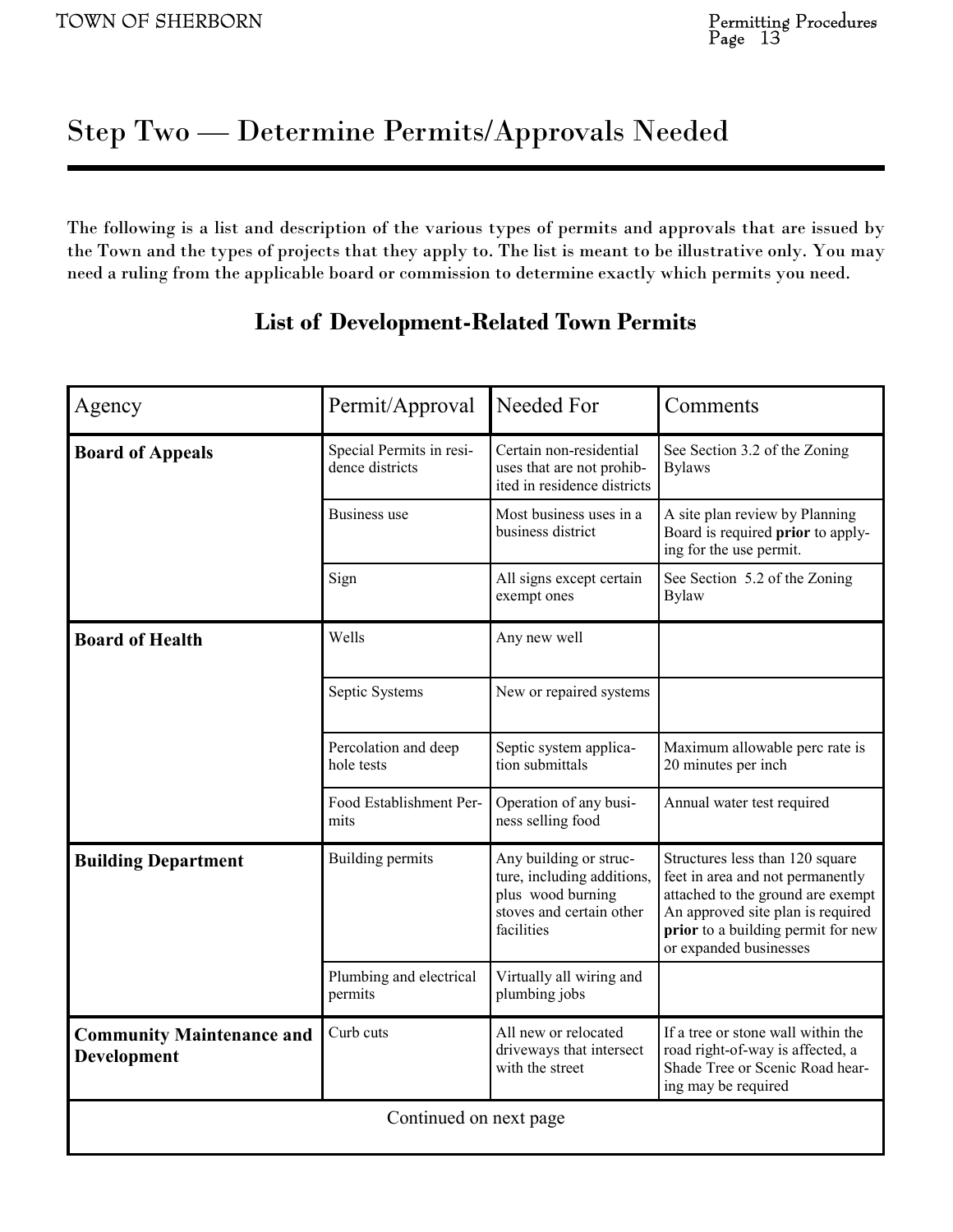# Step Two — Determine Permits/Approvals Needed (Continued)

| Agency                              | Permit/Approval                                                                          | Needed For                                                                                                                                                   | Comments                                                                                                                                                                                                                                   |
|-------------------------------------|------------------------------------------------------------------------------------------|--------------------------------------------------------------------------------------------------------------------------------------------------------------|--------------------------------------------------------------------------------------------------------------------------------------------------------------------------------------------------------------------------------------------|
| <b>Conservation Commission</b>      | Determination of Appli-<br>cability                                                      | To determine whether<br>any wetlands on your<br>property will be im-<br>pacted by your project                                                               | This is required for all work re-<br>quiring a building permit, well or<br>septic system permit, or any work<br>that disturbs wetlands, vernal<br>pools, streams or the buffer zones<br>for those resources.                               |
|                                     | Abbreviated Notice of<br>Resource Area Delinea-<br>tion                                  | This establishes the ex-<br>tent of wetlands or other<br>protected resources on<br>your property                                                             | This process allows the resources<br>to be identified prior to the design<br>of the project so that the project<br>can designed to minimize its im-<br>pact on the resources                                                               |
|                                     | Notice of Intent                                                                         | Any project that disturbs<br>land within 100 feet of<br>wetlands, 150 feet of a<br>vernal pool or 200 feet<br>of a stream                                    | An Order of Conditions is the<br>approval document is issued that<br>states mitigating actions that must<br>be done to minimize the impacts<br>of the project.                                                                             |
|                                     | Request for Certificate<br>of Compliance                                                 | Documentation that Or-<br>der of Conditions was<br>complied with                                                                                             | This is issued following an in-<br>spection after the project is com-<br>plete.                                                                                                                                                            |
| <b>Historic District Commission</b> | Application for Certifi-<br>cate of Appropriateness,<br>Non-Applicability or<br>Hardship | This must be filed for<br>any work within the<br>Sherborn Center Historic<br>District that affects the<br>exterior architectural<br>features of a structure. | Temporary structures or signs,<br>walks, walls, fences, terraces,<br>driveways, storm windows and<br>doors screen doors, window<br>screens, window air conditioners,<br>antennas, solar panels, green-<br>houses and windmills are exempt. |
| <b>Planning Board</b>               | Approval-Not-Required<br>Plan                                                            | To create a new lot<br>where there is sufficient<br>frontage on an existing<br>street                                                                        | This process is also used to con-<br>vey property from one lot to an<br>abutting lot, either by sale of ex-<br>change.                                                                                                                     |
|                                     | <b>Subdivision Plans</b>                                                                 | Creating new lots by<br>constructing a new road                                                                                                              | A preliminary plan is recom-<br>mended for residential subdivi-<br>sions                                                                                                                                                                   |
|                                     | <b>Site Plans</b>                                                                        | New or expanded busi-<br>nesses                                                                                                                              | This assures that parking, drain-<br>age, lighting, landscaping, etc. are<br>adequate.                                                                                                                                                     |
|                                     | <b>Special Permits</b>                                                                   | Reduced frontage, wire-<br>less communications,<br>elderly and affordable<br>housing, parking in a<br>residence district adja-<br>cent to a business,        | Special permits are strictly<br>discretionary on the part of the<br>Planning Board. Specific criteria<br>must be met to qualify.                                                                                                           |
|                                     | Scenic Road Hearing                                                                      | For removing any tree or<br>portion of a stone wall<br>on a scenic road                                                                                      | When a tree is involved, the hear-<br>ing is a joint one with the Tree<br>warden.                                                                                                                                                          |

#### **List of Development-Related Town Permits (Continued)**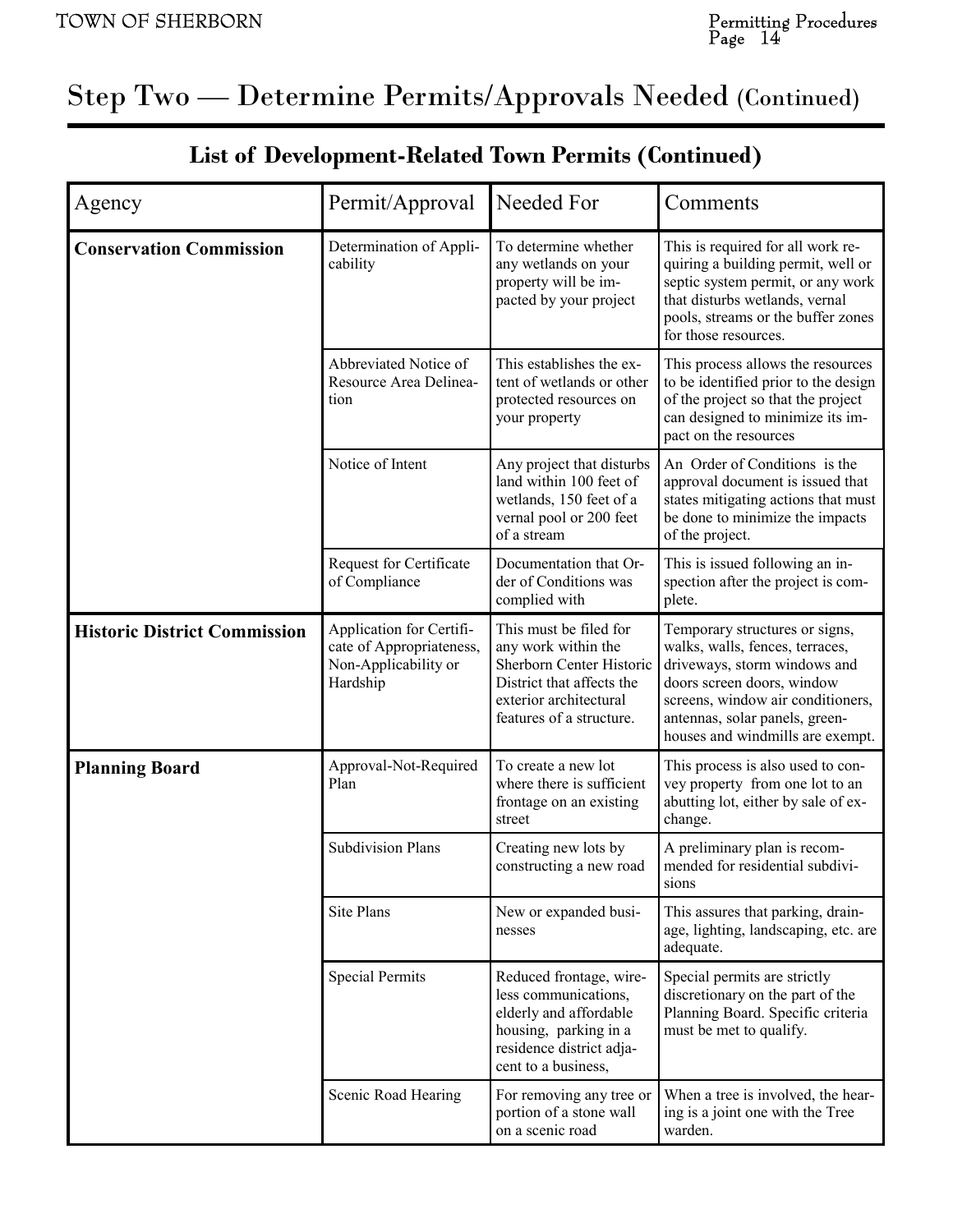### Step Three — Obtain Permits

The following flow charts illustrate the processes required for obtaining approvals for (a) new houses and additions; (b) new or expanded businesses or change of use; (c) removal of trees or stone walls on Scenic Roads and (d) special permits:

#### **(a) New House or Addition on an Existing Lot**



**#It may be advantageous to meet with Conservation Agent and/or Health Agent prior to applying. \*In the alternative, the Board of Health may determine that no permit is needed.**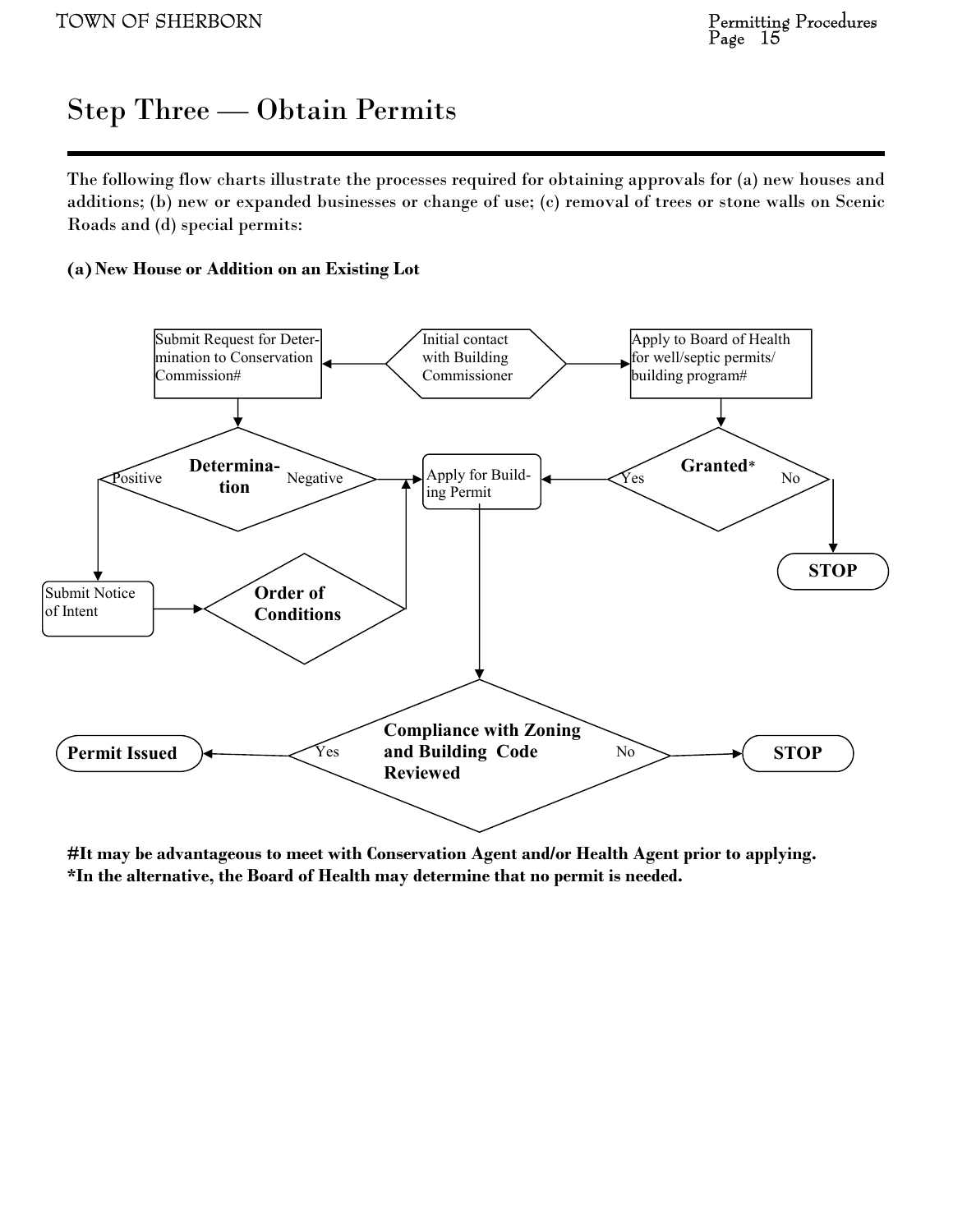### Step Three — Obtain Permits (Continued)

#### **(b) New or expanded businesses or change of use:**



**#It may be advantageous to meet with Conservation Agent and/or Health Agent prior to applying. \*In the alternative, the Board of Health may determine that no permit is needed.**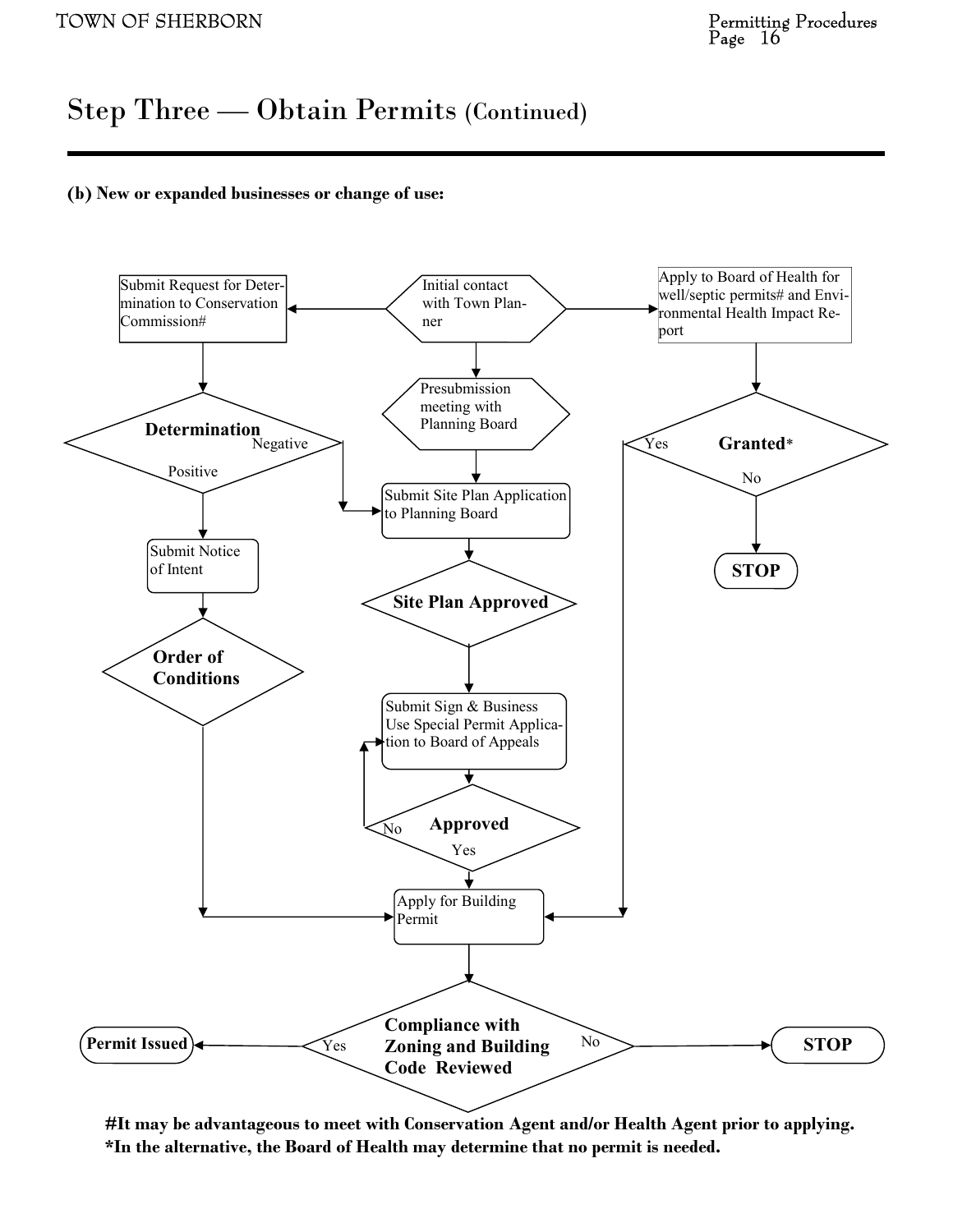### Resources

The following documents contain the specific bylaws, rules and regulations that apply to development projects in Sherborn. The table below includes information about obtaining paper copies of these documents. Unless otherwise noted, they are also available on the Town's website at www.sherbornma.org.

| <b>Document</b>                         | <b>Available From</b>          | <b>Price</b> |
|-----------------------------------------|--------------------------------|--------------|
| <b>Zoning Bylaws</b>                    | Selectmen's Office             | \$8.00       |
| Planning Board Rules and<br>Regulations | <b>Planning Board</b>          | \$10.00      |
| <b>Wetlands Regulations</b>             | <b>Conservation Commission</b> | \$5.00       |
| Wetlands Bylaw                          | <b>Conservation Commission</b> | Free         |
| Regulations of the Board of<br>Health   | Board of Health                | \$10.00      |
| General Bylaws                          | Selectmen's Office             | \$5.00       |

In addition to the above, individual boards, commissions and departments may have additional materials that pertain to specific types of projects.